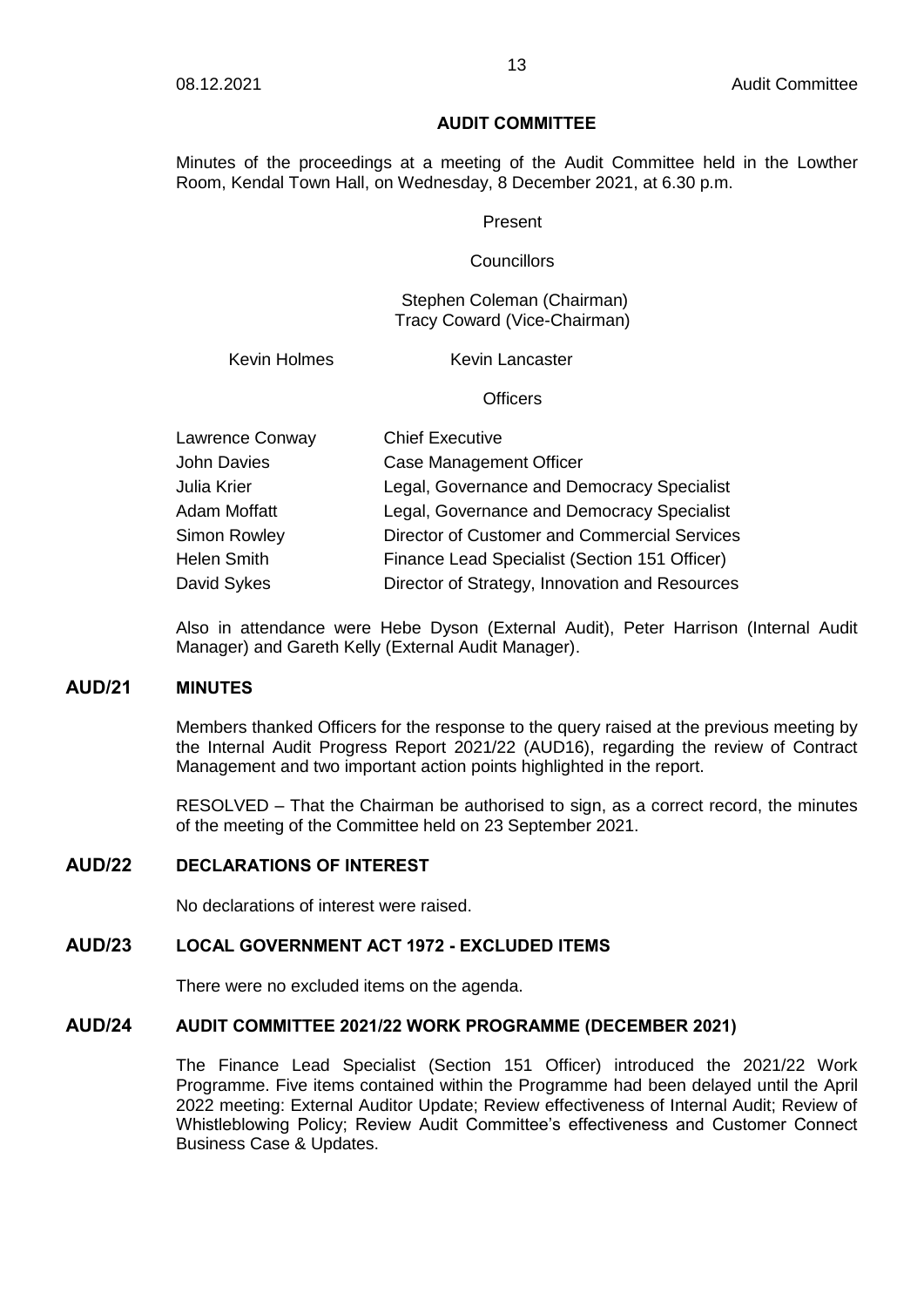Members raised a query relating to the impact of Shadow Authority elections in May 2022 and in general the progression of Local Government Reorganisation (LGR) on the Audit Committee's role. The Chief Executive of the Council informed Members that as part of ongoing work streams related to LGR these questions were being discussed and it was felt that there would be no significant impact on the Audit Committee.

RESOLVED – That the progress against the Audit Committee's 2021/22 Work Programme be noted.

### **AUD/25 INTERNAL AUDIT PROGRESS REPORT 2021/22**

*Note – as requested at the previous meeting, Members received an additional Appendix (3a) containing a response and explanation to a question raised at the meeting held on 23 September 2021 (AUD/16).*

*Note – following a request from the Chairman, Members agreed to consider Agenda Item No. 7 Internal Audit Progress Report 2021/22 following the conclusion of Agenda Item No. 5 Audit Committee 2021/22 Work Programme (December 2021).*

Peter Harrison, Internal Audit, introduced the Internal Audit Progress Report 2021/22. The report provided a summary of the progress against the Internal Audit Annual Plan to date.

Following the Internal Audit Plan's approval in April 2021, four assurance reviews had been finalised, relating to Information Governance, Treasury Management, Customer Connect – My Account and ICT Cyber Maturity. In addition, a draft report had been issued on Covid-19 Grant Schemes with fieldwork underway on a further review of Budgetary Control. Mr Harrison informed Members that no changes had been proposed to the Annual Plan at this time.

The Review of Information Governance had resulted in a reasonable assurance assessment. Two important action points had been identified as well as 6 routine action points. In response to a query linked to the lack of training on GDPR and meetings of the Information Governance Group (IGG) the Chief Executive of the Council informed Members that the capacity to respond had been limited by the ongoing Covid-19 pandemic, business as usual activities, the Customer Connect Programme as well as LGR which had been ongoing since Spring 2020. He added that he agreed with the recommendations and assured Members that it was a priority to catch up and keep on track with training and meetings of the IGG.

Further discussion raised the importance of cyber security, Peter Harrison (Internal Audit) emphasised this point by stating that all sectors needed to take cyber security seriously. The Chief Executive of the Council agreed, adding that a neighbouring Council had been the victim of a cyber-attack and assured Members that this was taken seriously and reviewed on a regular basis. The Chairman of the Audit Committee suggested quarterly reviews could be necessary to ensure the Council's cyber security was sufficiently reviewed.

The Review of Treasury Management had resulted in a reasonable assurance assessment. One important action point had been identified regarding a contract for treasury management advice, it was recommended that the contract, which ended on 31 March 2021 be formally extended to cover the ongoing service provision. The review noted that the Council continued to receive services from Link as detailed within the contract. Members thanked officers for their hard work to receive a positive outcome on this review.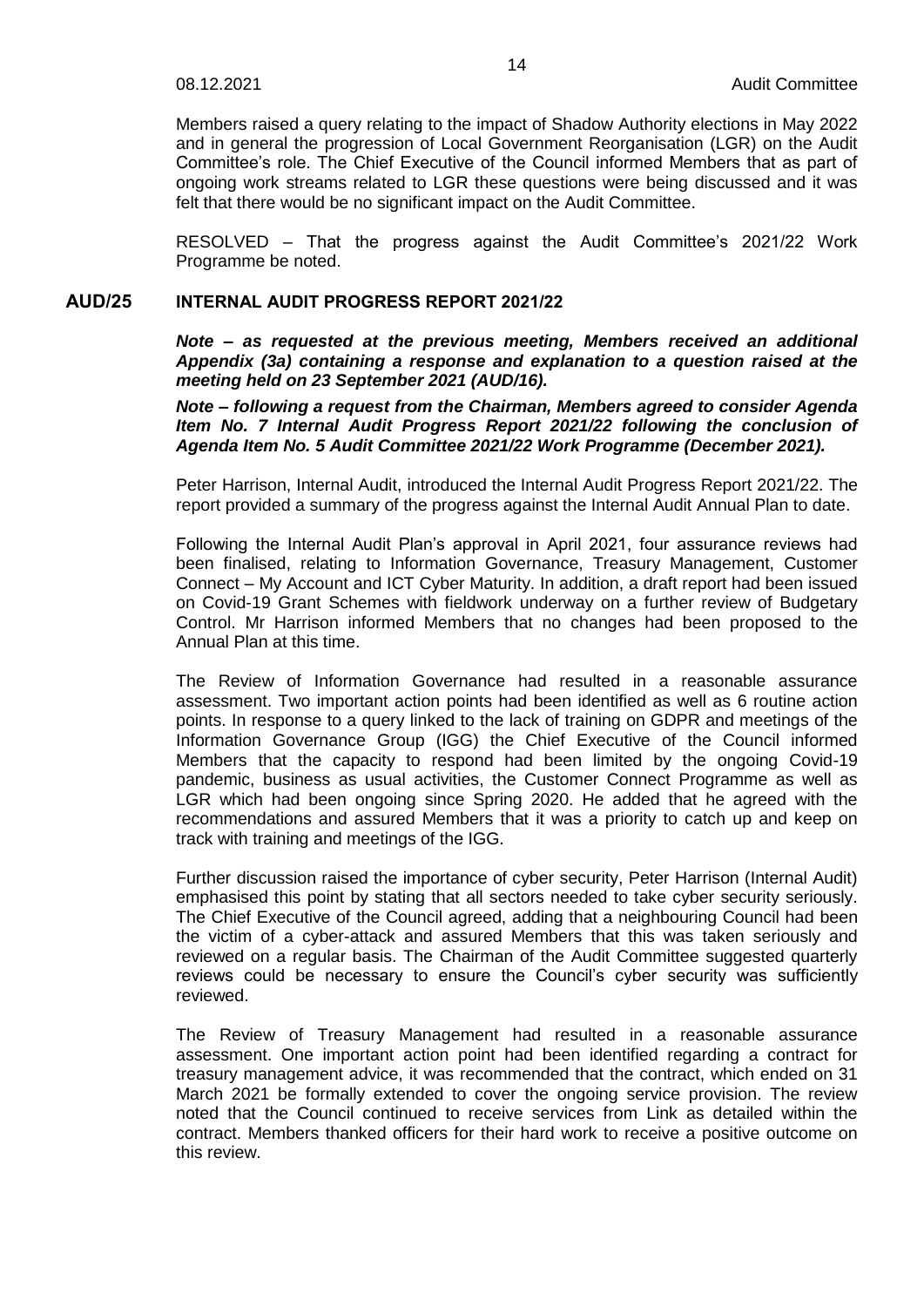The Review of Customer Connect – 'My Account' had resulted in a reasonable assurance assessment. Three important action points had been identified. Management responses had just been received and it was agreed that this report would come back to the next meeting of the Committee.

The Cyber Security Maturity Assessment noted that the Council had high dependency on information technology and recognised that cyber-crime was a significant risk. The maturity assessment was summarised in a radar diagram in the report and highlighted significant gaps of 2 or more maturity steps which existed between the aspirational level and the assessed level of maturity for the following areas: Cyber Governance Arrangements; Risk Management Regime; Network Security; User Education & Awareness; Removable Media Controls; Secure Configuration; Incident Management Monitoring and Home & Mobile Working. It was noted that the Assessment still needed to be send for the input of the Council's Head of Shared IT Service and so would be brought back to the next meeting of the Committee.

Peter Harrison (Internal Audit) highlighted the follow up review which detailed a number of implemented and outstanding recommendations. The Director of Strategy, Innovation and Resources added that additional focus was required to complete the outstanding recommendations of Internal Audit and proposed discussions with Internal Audit to look at the current positon and how to move forwards with the completion of the recommendations and in light of Local Government Reorganisation and to come back to the April 2022 Audit Committee meeting.

RESOLVED – That the following be noted:-

- (1) The progress achieved in 2021/22 in delivering the Audit Plan and the outcomes of completed audit reviews, as set out in Appendix 1 to the report;
- (2) The audit reports, as set out in Appendix 2 to the report; and
- (3) The status of outstanding recommendations contained within the follow up report, as set out in Appendix 3 to the report.

# **AUD/26 EXTERNAL AUDITOR'S ANNUAL REPORT 2020/21**

### *Note – Copies of the report, which had been marked "to follow" on the Agenda, had been circulated to Members on Thursday, 2 December 2021.*

The External Auditor's Annual Report 2020/21, which summarised the key findings arising from work carried out by External Audit at the Council for the year ended 31 March 2021, was presented by Gareth Kelly, External Audit.

The key messages were that External Audit had provided an unqualified opinion on the Council's financial statements on 23 September 2021. External Audit concluded that there had been no significant weaknesses in arrangements identified for financial sustainability, governance and improving economy, efficiency and effectiveness in its use of resources during the year ended 31 March 2021. External Audit had certified that it had completed the audit of the accounts of South Lakeland District Council in accordance with the requirements of the National Audit Office's Code of Audit Practice 23 September 2021.

Members raised a query relating to the terms 'discretionary' and 'non-discretionary'. The Finance Lead Specialist (Section 151 Officer) informed Members that she had considered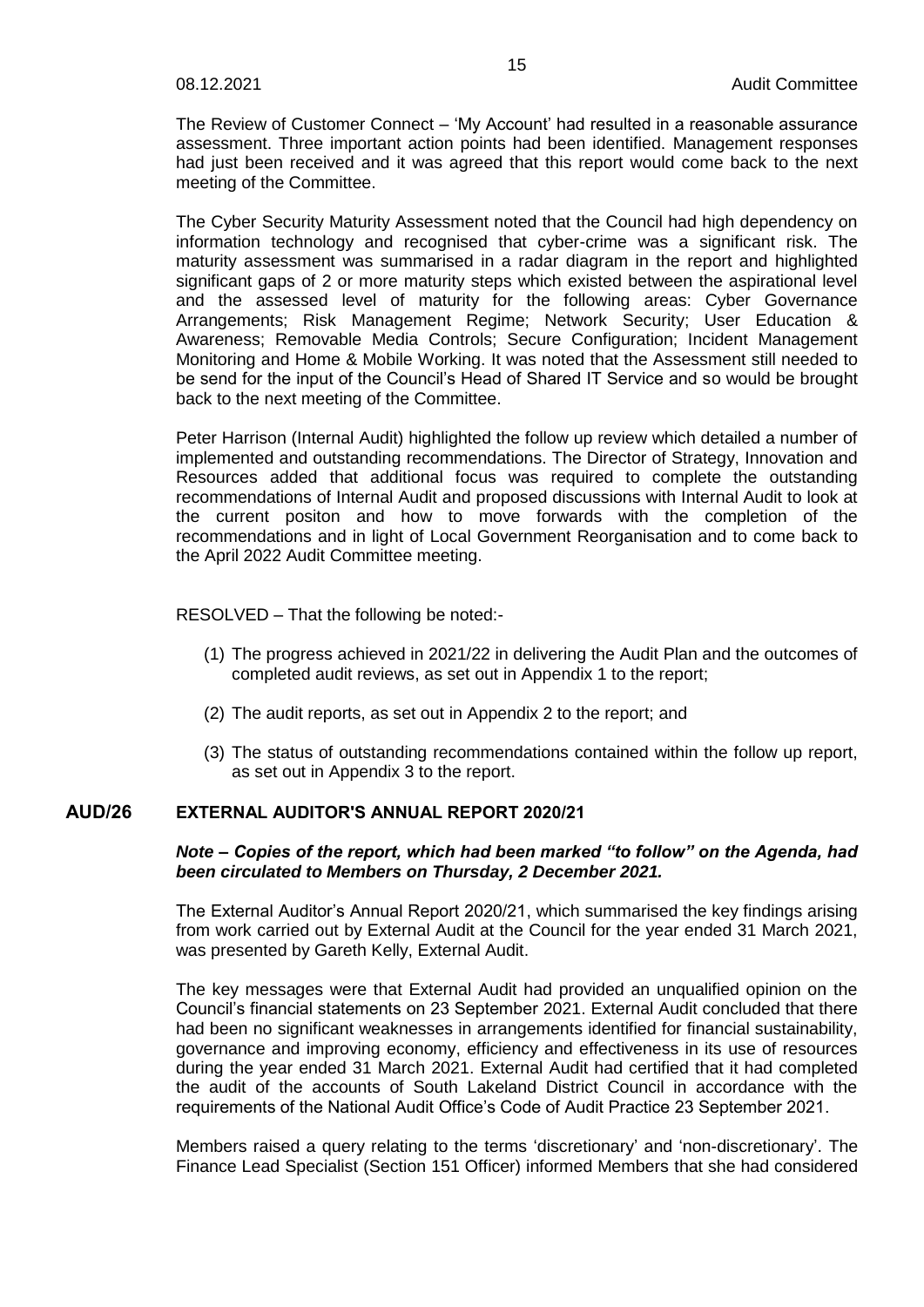this matter previously and highlighted some examples of difficulties in accurately defining the Council's discretionary and non-discretionary functions. The Finance Lead Specialist (Section 151 Officer) suggested that the terms 'controllable' and 'non-controllable' were perhaps more appropriate. Gareth Kelly (External Audit) added that upon reflection, the terminology could be changed if deemed necessary and that this should link into the Council Plan priorities.

A question related to an improvement recommendation on benchmarking costs and performance against similar bodies was raised by Members. In response the Chief Executive of the Council explained that benchmarking was done internally as an authority and gave the example of housing and planning targets. He added that benchmarking tended to swing in and out of fashion over time.

Following up the previous question, Members raised a query regarding if the Council benchmarked its progress with the zero carbon targets against other Councils with similar goals. The Chief Executive of the Council responded, informing Members that South Lakeland District Council had been ahead of many other authorities regarding its activity in addressing the climate emergency and biodiversity loss. He added that the Council remained committed to the 2030 and 2037 targets and that robust systems had been put in place to achieve those ambitious targets. Gareth Kelly (External Audit) added that in terms of benchmarking, a number of platforms had emerged to assist local authorities in driving even better performance.

Gareth Kelly (External Audit) referred to an incomplete review of the Council's response to Covid-19 and informed Members that the Council had processed 101% more grants compared to district comparators. The Finance Lead Specialist (Section 151 Officer) added that the Internal Audit review had been completed, but not in time to be on the agenda for this meeting.

RESOLVED – That the contents of the External Auditor's Annual Report 2020/21 be noted.

## **AUD/27 2021/22 ACCOUNTING POLICES**

The Finance Lead Specialist (Section 151 Officer) presented a report outlining proposed accounting policies to be adopted for the 2021/22 financial year and to be used in the preparation of the Statement of Accounts for the financial year ending 31 March 2022. These had been prepared in line with the Chartered Institute of Public Finance and Accounting's (CIPFA) Code of Practice on Local Authority Accounting in the UK 2021/22 (the Code). Adopting the proposed policies would support timely production of a high quality set of annual accounts.

The 2021/22 CIPFA Code of practice was not expected to have any changes for accounting policies compared to 2020/21. The Finance Lead Specialist (Section 151 Officer) informed Members that CIPFA had delayed the introduction of IFRS 16 leases until 1 April 2022 which meant that the 2022/23 Accounts will be the first accounts that would need to be prepared in line with this standard. She added that production of the 2021/22 Statement of accounts would have to disclose Accounting Standards that had been issued but not adopted yet and the likely impact on the accounts which was shown in Appendix 2 to the report.

No Members having raised questions when asked by the Chairman, it was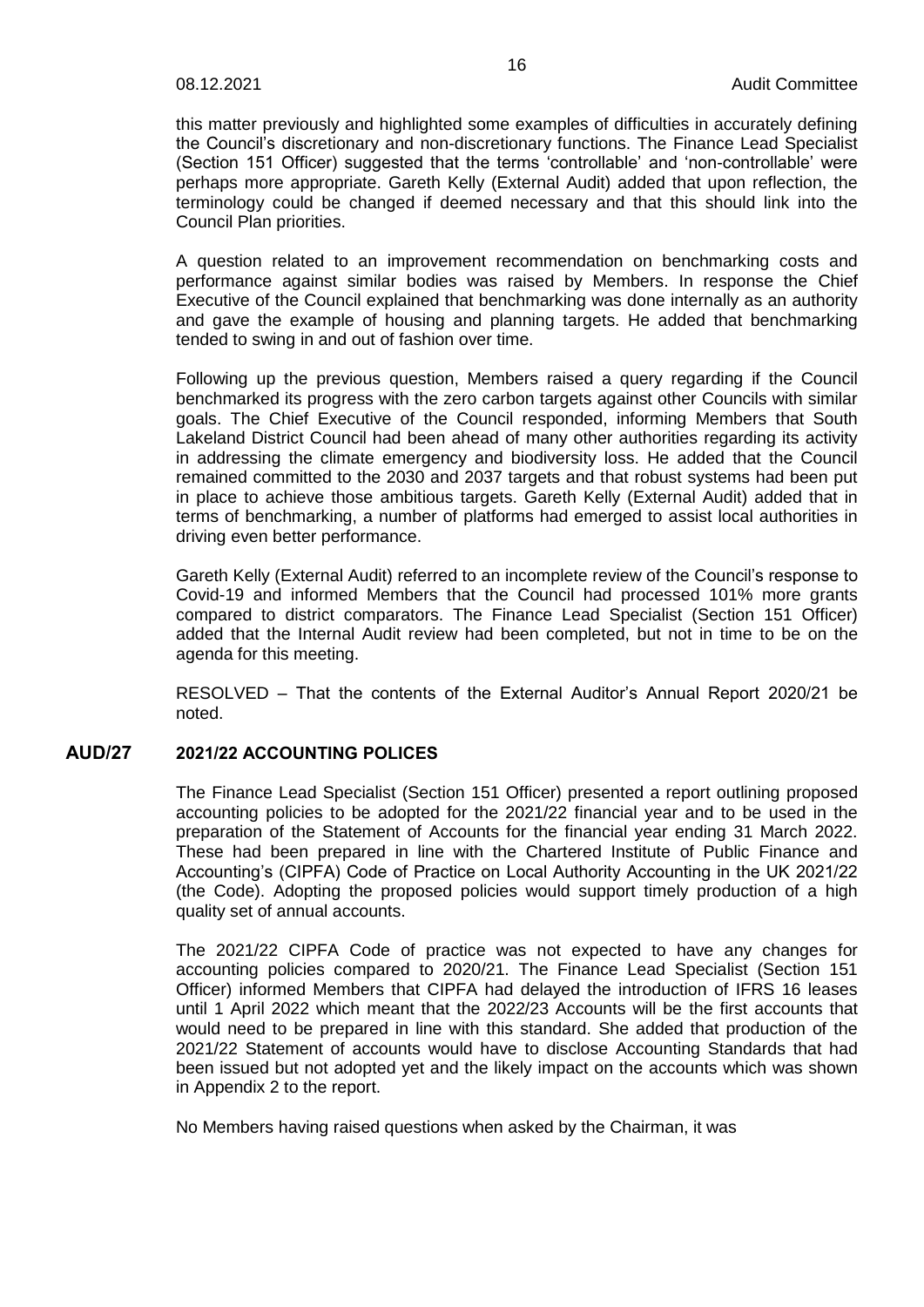### RESOLVED – That

- (1) the accounting policies at Appendix 1 for the 2021/22 financial year be approved to be used in the preparation of the Statement of Accounts for the financial year ending 31 March 2022; and
- (2) the forthcoming changes to lease accounting as detailed in Appendix 2 be noted.

## **AUD/28 REVIEW OF FINANCIAL PROCEDURE RULES**

The Finance Lead Specialist (Section 151 Officer) presented the Review of Financial Procedure Rules Report which identified four areas which required clarification or updating which were as follows:-

- Useable Earmarked Reserves required clarification that the transfer limit was per year not per transfer;
- External Arrangements (partnerships, External Funding Arrangements and Work for Third Parties) – changes were still being developed;
- Investments, Borrowings Leasing and Trust Funds updated to reflect new leasing requirements; and
- Insurances updated to reflect rules for setting claims.

No Member having raised any questions when asked by the Chairman, it was

RESOLVED – That the recommended amendments to the Finance Procedure Rules contained within the report be referred to Council for approval.

## **AUD/29 ANNUAL REVIEW OF ANTI-FRAUD POLICY & ACTIVITY**

The Finance Lead Specialist (Section 151 Officer) informed Members that Appendix 7 to the report, which had been marked to follow on the agenda would be circulated to Members following the meeting as it had not been ready to circulate before the meeting. She informed Members that this report was normally an annual report, but due to the high volume of Covid-19 grants that had been paid out, the review and report had been delayed.

The report set out the results of the Review of Anti-Fraud Policy and Activity, it was felt that the Anti-Bribery, Fraud and Corruption Policy, which formed part of the Council's Policy Framework was still suitable, with minor amendments having been made following the review in September 2019. In addition, the CIPFA Code of Practice on Managing the Risk of Fraud and Corruption and a Counter-Fraud Assessment Tool had been included at Appendix 4 to the report.

The report highlighted that local authorities had made significant progress in tackling fraud by acknowledging and understanding the risks faced, collaborating and using technology. The Finance Lead Specialist (Section 151 Officer) highlighted that the Council had controls in place in order to prevent and identify tax evasion but that it would be good practice to have a formal policy and procedures to cover this area. A draft Tax Evasion Policy Procedures and Reporting Arrangement had been prepared for consideration by Audit Committee. She added that this policy, if agreed, would be referred to Council for approval.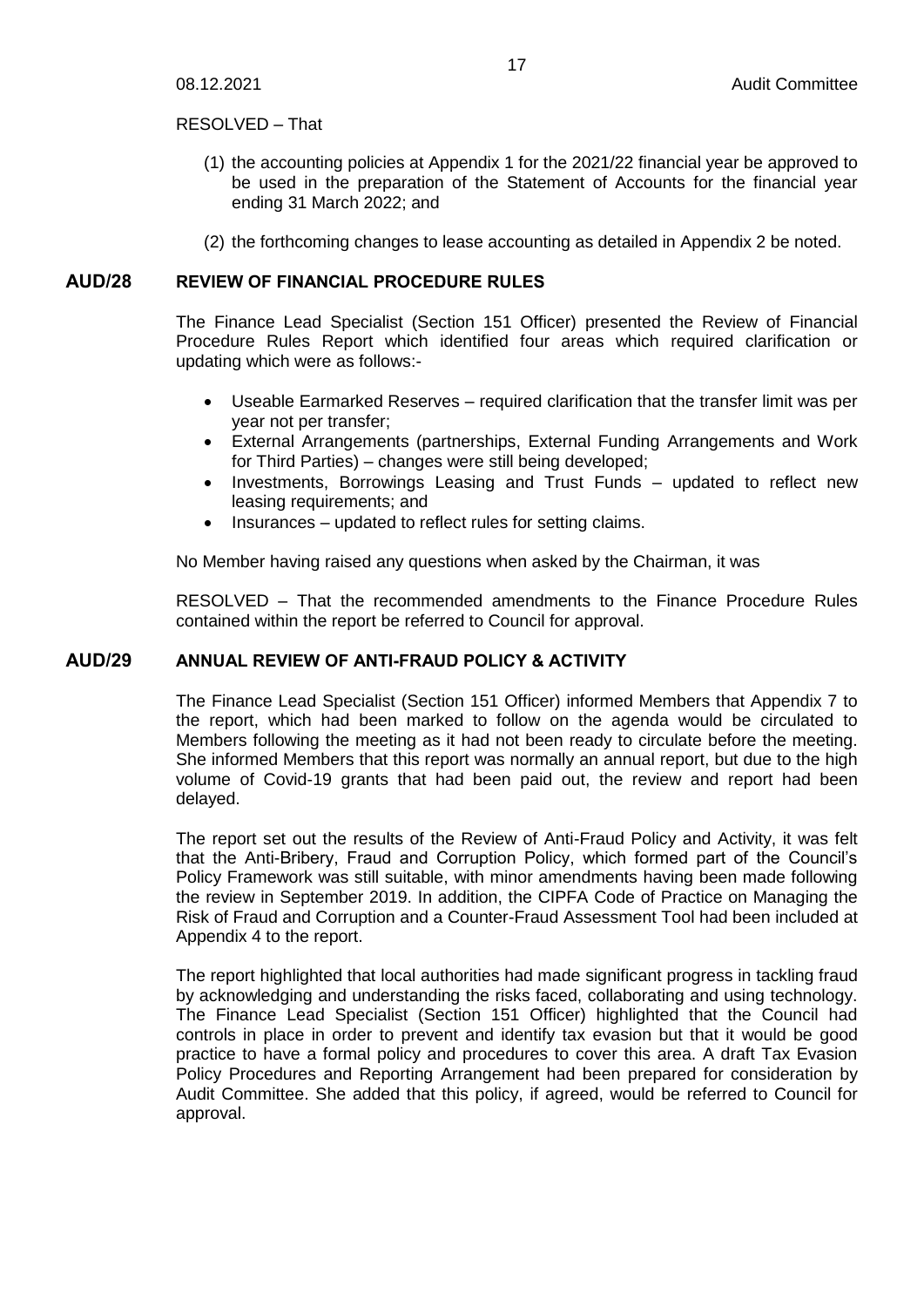No Member having raised any questions when asked by the Chair, it was

RESOLVED – That

- (1) the review of the Anti-Bribery, Fraud and Corruption Policy (Appendix 1) and the Anti-Money Laundering Policy (Appendix 3) be noted;
- (2) the Counter Fraud Strategy 2021-2024 and the -Tax Evasion Policy Procedures and Reporting Arrangements be recommended to Council for approval;
- (3) the review against the CIPFA Code of Practice on Managing the Risk of Fraud and Corruption Counter-Fraud Assessment Tool and Fighting Fraud and Corruption Locally 2020 Checklist be noted; and
- (4) the anti-fraud activity be noted.

### **AUD/30 RISK MANAGEMENT UPDATE**

The Case Management Officer (Support Services) presented the latest Strategic Risk Register. The Register contained all those risks above the line of risk tolerance. The Case Management Officer (Support Services) informed Members that following a review of the Strategic Risks for Quarter 4 2019/20 it was found that 65% of risks were above appetite which was due to the pressure caused by Covid-19. However the review for Quarter 2 2021/22 had shown significant improvement with the number of risks above appetite being reduced to 19%. He added that risks above appetite had been reviews at least on a quarterly basis.

Members raised a query regarding the impact of Storm Arwen and any new risks as a result of the storm. The Case Management Officer (Support Services) responded by informing Members that no new risks had been identified.

Members expressed their thanks to Officers for their work on Storm Arwen and felt that the reduction in the number of risks above appetite, highlighted a real focus and understanding of risks and how to mitigate them.

RESOLVED – That the Strategic Risk Register, as at Appendix 1 to the report, be noted.

#### **AUD/31 AUDIT COMMITTEE RISK REGISTER**

The updated Audit Committee Risk Register was presented by the Finance Lead Specialist (Section 151 Officer). The Risk Register had last been reviewed by the Audit Committee in April 2021.

The Finance Lead Specialist (Section 151 Officer) informed Members that this report had been delayed from the September 2021 meeting. She highlighted three live risks which were challenges due to inexperience, inability to carry out statutory requirements and delays in reports coming through to committee, all three of the risks had been positioned below the line of appetite.

The report set out a new proposed risk linked to the impact of Local Government Reorganisation and the potential redirection of resources which reflected delays to the submission of reports to this Committee.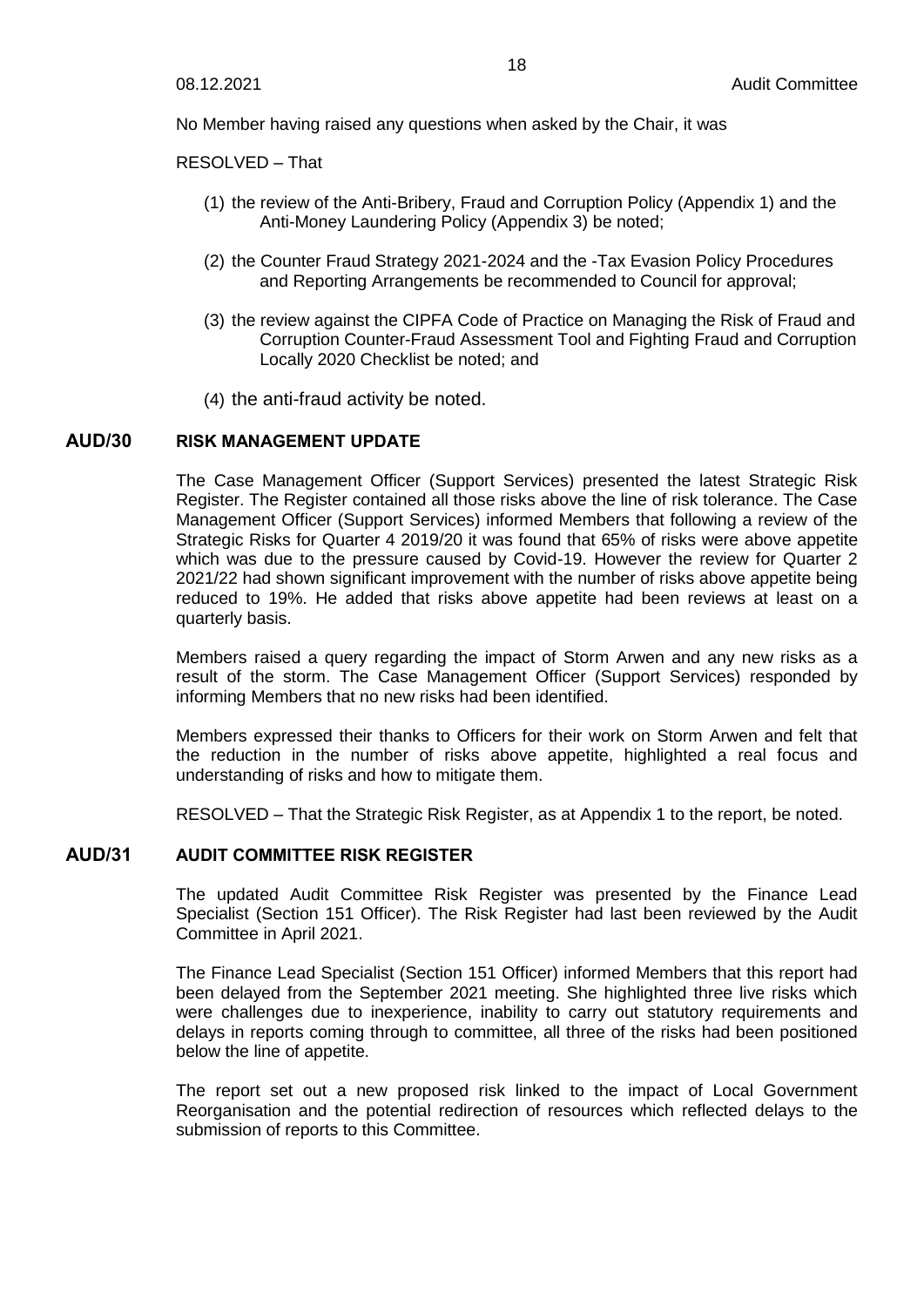Members raised a query regarding the impact of Local Government Reorganisation on the functioning of the Audit Committee running in parallel to any potential Shadow Authority meetings. Gareth Kelly (External Audit) explained that it was necessary to maintain functioning up to vesting day as there would still be auditing taking place. He added that following the start of the new authority, there would still be activity to audit and that planning was key to ensure that the various elements had been factored in.

RESOLVED – That the updated Audit Committee Risk Register be noted.

## **AUD/32 REVIEW OF LOCAL CODE OF GOVERNANCE AND GOVERNANCE UPDATE**

The Finance Lead Specialist presented an update on the Review of Local Code of Governance and Governance Update. The report highlighted that it was good practice to review arrangements on a quarterly basis with overarching requirements having been set out for governance. The last review in April 2021 had updated the Local Code to include an emphasis on the inclusion of ethics in consideration of the organisation's values and added a new requirement C14 to ensure the Council fully complies with the requirements of the CIPFA Financial Management Code. No further amendments had been proposed to the Local Code as a result of the current review.

An action plan to address areas for improvements in the Council's governance arrangements was presented as part of the preparation of the 2020/21 Annual Governance Statement, which had been presented to Audit Committee in September 2021. The Finance Lead Specialist informed Members that Appendix 6 gave an update on the progress against the various actions. The 2020/21 identified that the Council's partnership governance arrangements were now out of date, not effective and were not being followed. Draft Partnership Guidance and checklists were proposed to address these issues and were attached at Appendix 3.

No Member having raised concern when asked by the Chairman, it was

RESOLVED – That

- (1) The review of the Local Code of Governance and associated documents be noted; and
- (2) The proposed Partnership Guidelines at Appendix 3 be approved.

At this stage in the proceedings, the Chairman noticed that there was no regular item for "Other Significant Financial Issues". The Finance Lead Specialist (Section 151 Officer) provided a verbal financial update to Members.

## **AUD/33 DECISION TO OPT-IN TO THE NATIONAL SCHEME FOR AUDIT APPOINTMENTS**

*Note – Following a request from the Chairman, Members agreed that Agenda Item No. 9 Decision to Opt-in to the National Scheme for Audit Appointments be taken following the conclusion of Agenda Item No. 14 Review of Local Code of Governance and Governance Update*

*Note - The subject of the report concerning recommendations regarding the options for appointment of external auditors, representatives of the incumbent external auditors (Hebe Hebe Dyson (External Audit), Peter Harrison (Internal Audit Manager) and Gareth Kelly (External Audit Manager) left the meeting for Agenda Item No. 9*